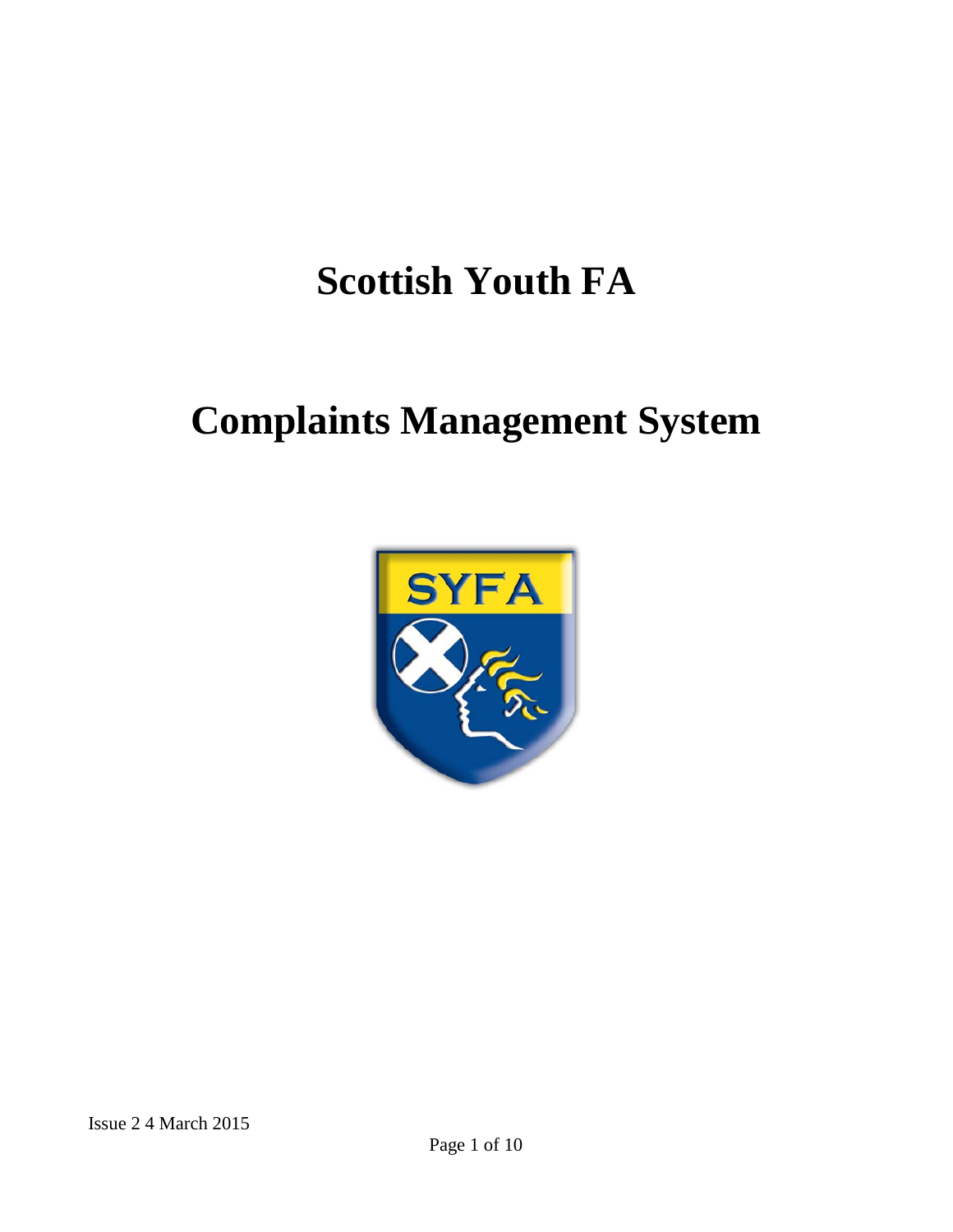# **Scottish Youth FA Complaints Management System**

### **1. INTRODUCTION**

**The Scottish Youth FA** is a Company Limited by guarantee and not having a share capital under cover of The Companies Acts 1985 to 2006, governed by Articles of Association and a set of Supplementary & Playing Rules.

#### **The Scottish Youth FA mission is:**

Provide football for children of all ages throughout Scotland to enable them to develop and flourish in the game of association football. Support every volunteer to enable them to develop within SYFA. Lead the way in modernising approaches to the provision of football ensuring the continued growth of grassroots football throughout Scotland.

#### **The Scottish Youth FA vision is:**

To increase participation and development of children and young adults within Scotland

**The Scottish Youth FA** operates a zero tolerance policy towards any person being abusive or making abusive comments towards any member of the SYFA staff.

If abusive comments are made during a telephone call, the member of staff will inform the person regarding their behaviour and if it continues will terminate the call. All abusive comments will then be recorded and will be referred to the relevant disciplinary committee.

#### *"People are reluctant to complain but only by knowing what has gone wrong will SYFA be able to continually improve in the future"*

#### **2. POLICY STATEMENT AND OBJECTIVES**

2.1 Policy Statement

SYFA is committed to providing excellent customer service to everyone who is affected by its operation. We do not look at complaints as unwanted and we are firmly committed to a process of continuous improvement of which the complaints procedure is just one element.

Recognising that sometimes things go wrong, or mistakes are made, this policy outlines the procedures to follow to make a complaint and the internal procedures we follow to manage the process.

This procedure will be available on our web site and will form part of the induction process for staff and directors. A copy will be sent to anyone making a complaint. Regular statistical reports will be provided to the Board of Directors and published on the web site.

**All complaints must be made in writing using the relevant Form contained in Appendix A.**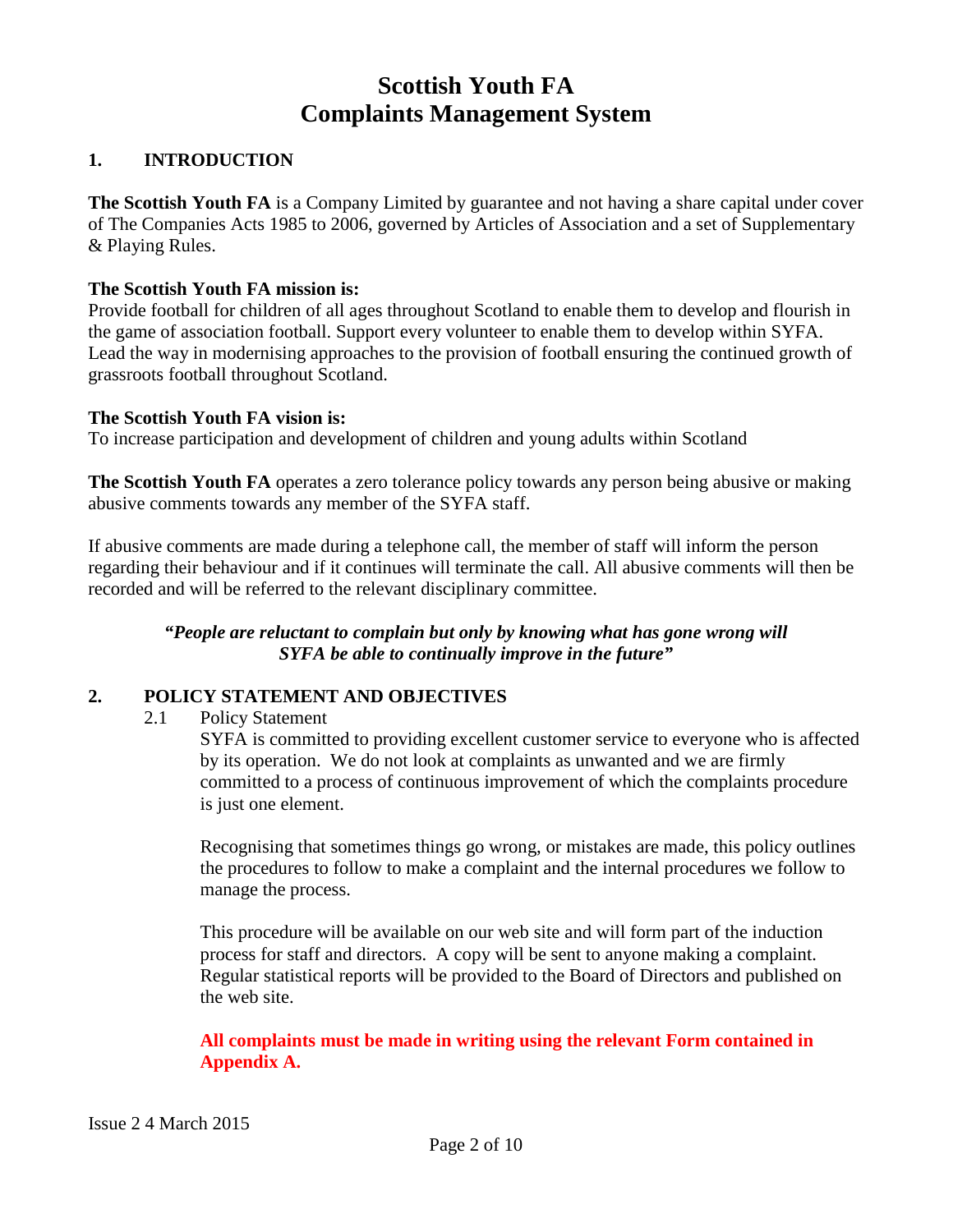## 2.2 Objectives

The objectives of this complaints management system are to ensure that:

- 2.2.1 Any complaints that are received are investigated at the appropriate level in the organisation;
- 2.2.2 All complaints are actioned in the most expeditious way;
- 2.2.3 Persons making complaints know how their complaint will be dealt with and;
- 2.2.4 Wherever possible, lessons are learned.

#### **3. DEFINITION OF A COMPLAINER**

For the purposes of this complaints management system, complainers are defined as anyone who has any dealings with the SYFA and wishes to raise a concern or complaint against any of the following:

- 3.1 SYFA Member League(s) or Association(s);
- 3.2 SYFA Member Club(s);
- 3.3 SYFA Registered Player(s);
- 3.4 SYFA Registered Official(s);
- 3.5 SYFA member of Staff;
- 3.6 SYFA Director(s), member of a Working Group or member of a Committee;
- 3.7 A parent or guardian of a player or official;
- 3.8 A member of any other recognised football organisation.

This management system excludes staff who would be asked to raise issues either with the Chief Executive or under the SYFA grievance procedure.

Directors are also excluded from this procedure. Any Director with specific issues should raise the complaint with the SYFA Chairman.

#### **4. MISUNDERSTANDINGS**

Even if the person raising a complaint does not regard a particular concern as a 'complaint', SYFA would still like to know about it as it may help us deal with something we would otherwise overlook. These smaller things that go wrong or small misunderstandings can often be put right very quickly. SYFA wants to know about these as SYFA want all involved to get an acceptable solution very quickly however SYFA also needs to learn from the process.

In striving for an excellent complaint management system, SYFA realise that this is a high standard and in order to meet it, SYFA needs to be made aware of even the most minor failing. In order to avoid feeling that a minor issue is not worth raising as a complaint, SYFA will take steps to encourage comment and constructive criticism at every level.

Training will be provided to all staff in dealing with all reported issues and misunderstandings. This training will include an empowerment to immediately resolve any issue where SYFA service level has not met the complainer's expectations, if this is possible. Members of staff will record all issues dealt with in this way. The complainer's name will not be included and the staff member will make an objective judgment on the cause of the problem and these will be analysed on a regular basis as part of our process of continuous improvement.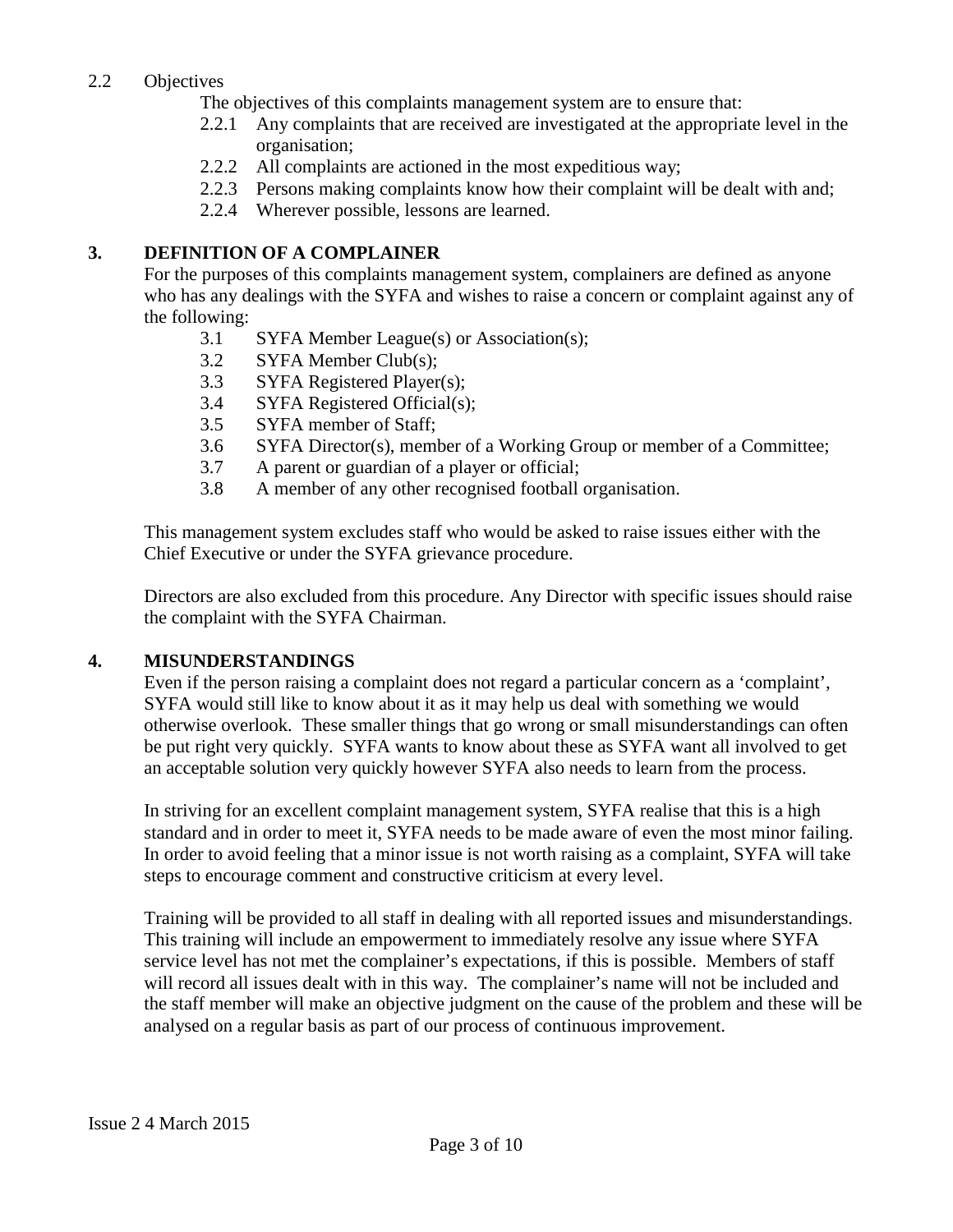#### **5. DEFINITION & TYPE OF COMPLAINTS**

#### 5.1 Definition

A complaint is defined, for the purpose of this system, as a written record compiled by any complainer to SYFA that is sent to the appropriate person to be registered and where the originator has received an acknowledgement.

To clarify, the definition "complaint" does not include a comment provided by individuals asking for a simple remedy to a minor problem.

5.2 Complaints

The following lists of examples of complaints are not exhaustive.

- 5.2.1 The following are examples of complaints involving a member league(s) or association(s):
	- 5.2.1.1 SYFA member league or association complains against another member league or association
	- 5.2.1.2 SYFA member league or association complains against an SYFA member club(s)
	- 5.2.1.3 SYFA member league or association complains against an SYFA registered official(s)
	- 5.2.1.4 SYFA member league or association complains against an SYFA registered player(s)
	- 5.2.1.5 SYFA member league or association complains against an SYFA member of staff or official
	- 5.2.1.6 SYFA member league or association complains against another recognised football organisation
- 5.2.2 The following are examples of complaints involving a member club(s):
	- 5.2.2.1 SYFA member club complains against an SYFA member league or association;
	- 5.2.2.2 SYFA member club complains against another member club
	- 5.2.2.3 SYFA member club complains against another member club's supporters
	- 5.2.2.4 SYFA member club complains against a registered official or player
	- 5.2.1.5 SYFA member league or association complains against an SYFA member of staff or official
	- 5.2.2.6 SYFA member club complains against a member club from another recognised football organisation
- 5.2.3 The following are examples of complaints involving a registered player(s):
	- 5.2.3.1 SYFA registered player complains against an SYFA member league or association
	- 5.2.3.2 SYFA registered player complains against an SYFA member club(s)
	- 5.2.3.3 SYFA registered player complains against an SYFA member club's supporters
	- 5.2.3.4 SYFA registered player complains against an SYFA registered player(s)
	- 5.2.3.5 SYFA registered player complains against an SYFA registered official(s)

Issue 2 4 March 2015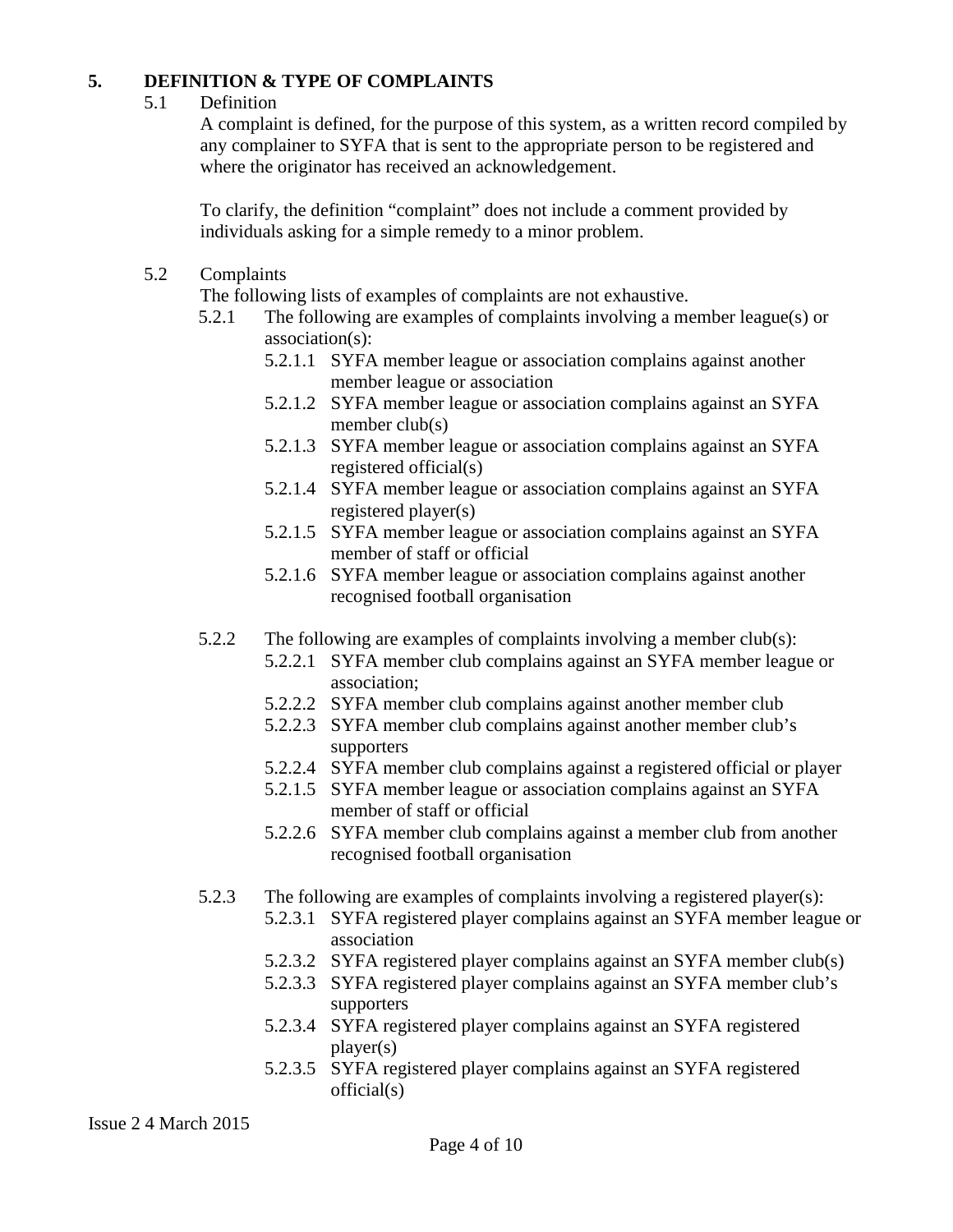- 5.2.3.6 SYFA registered player complains against an SYFA member of staff or official
- 5.2.4 The following are examples of complaints involving a registered official(s):
	- 5.2.4.1 SYFA registered official complains against an SYFA member league or association
	- 5.2.4.2 SYFA registered official complains against an SYFA member club(s)
	- 5.2.4.3 SYFA registered official complains against an SYFA member club's supporters
	- 5.2.4.4 SYFA registered official complains against another SYFA registered official(s)
	- 5.2.4.5 SYFA registered official complains against an SYFA registered player(s)
	- 5.2.4.6 SYFA registered official complains against an SYFA member of staff or official
- 5.2.5 The following are examples of complaints involving a player's parent(s) and/or guardian(s):
	- 5.2.5.1 SYFA player's parent(s) and/or guardian(s) complains against an SYFA member league or association
	- 5.2.5.2 SYFA player's parent(s) and/or guardian(s) complains against an SYFA member club(s)
	- 5.2.5.3 SYFA player's parent(s) and/or guardian(s) complains against an SYFA member club's supporters
	- 5.2.5.4 SYFA player's parent(s) and/or guardian(s) complains against an SYFA registered official(s)
	- 5.2.5.5 SYFA player's parent(s) and/or guardian(s) complains against an SYFA player(s)
	- 5.2.5.6 SYFA player's parent(s) and/or guardian(s) complains against an SYFA member of staff or official
- 5.2.6 The following are examples of complaints involving a member of another recognised football organisation:
	- 5.2.6.1 Complaints against an SYFA member league(s) or association(s)
	- 5.2.6.2 Complaints against an SYFA member club(s)
	- 5.2.6.3 Complaints against an SYFA registered official(s)
	- 5.2.6.4 Complaints against an SYFA registered player(s)
	- 5.2.6.1 Complaints against an SYFA member league or association
	- 5.2.6.1 Complaints against an SYFA member league or association
	- 5.2.6.1 Complaints against an SYFA member league or association

# **6. INTEGRITY AND TRANSPARENCY**

- 6.1 During the process of dealing with a complaint we will be as open and transparent as possible. People raising complaints will be given full information about the progress of their complaint except in the cases mentioned below.
	- 6.1.1 If the complaint involves questions about the actions or competencies of individual members of staff or directors, other processes may incorporate the complaints procedure and SYFA may not be able to provide the person raising

Issue 2 4 March 2015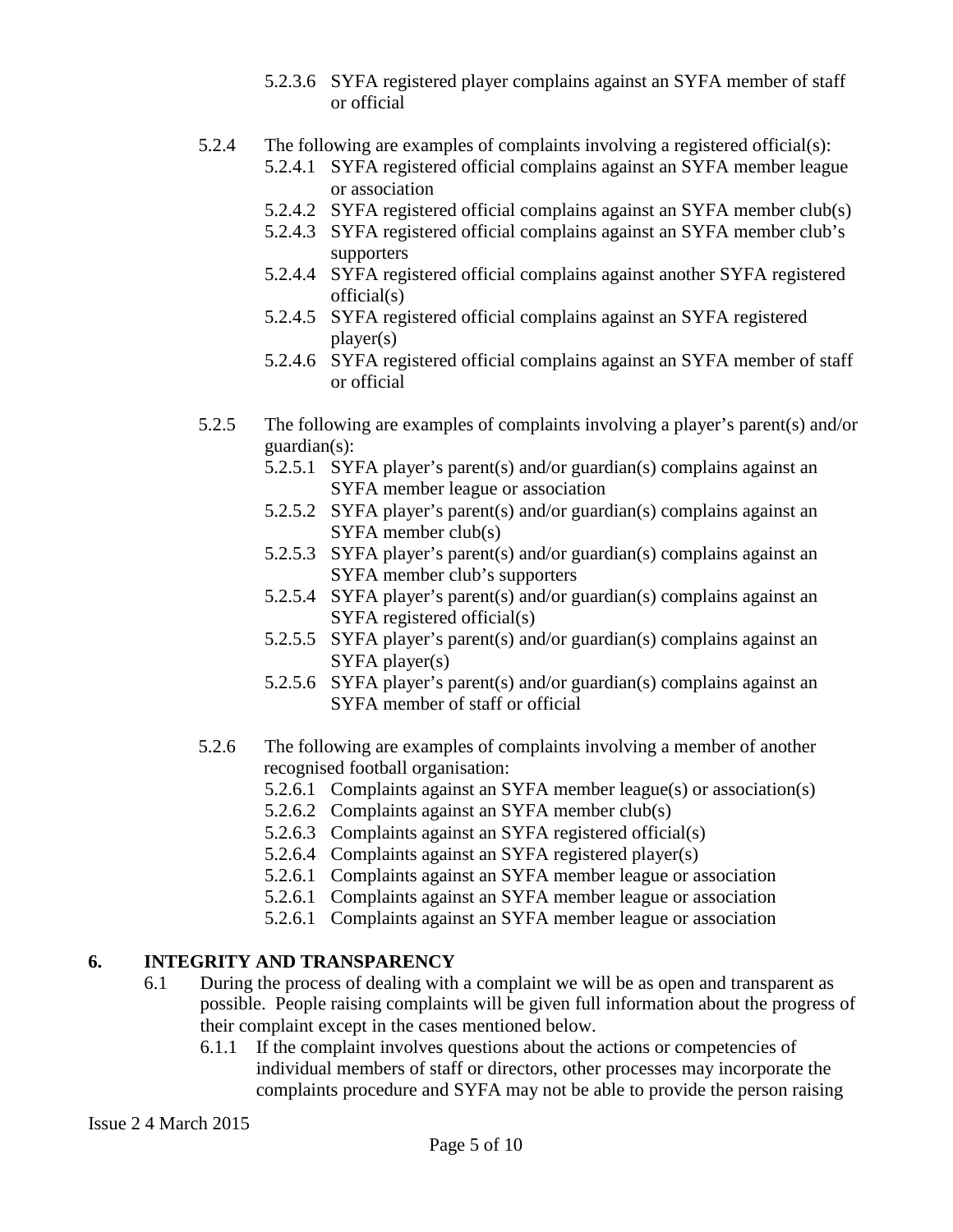the complaint with all the relevant information. (For instance, employment legislation may prevent publication of the results of disciplinary processes)

- 6.1.2 The legal requirements of the Public Interest Disclosure Act 1998 (Whistleblowers) may restrict the information that can be provided to persons raising complaints
- 6.2 If either of these situations occurs the Chief Executive will provide an explanation without disclosing any restricted information.
- 6.3 To ensure confidentiality, information about the progress of a complaint will only be provided to the person making the complaint.

# **7. COMPLAINTS PROCESS**

The complaints process comprises a four stage model and can best be illustrated as shown immediately below:

**Stage 1 – Discussion with the party complaint is about**

**Stage 2 – General telephone, fax or email enquiry to SYFA**

**Stage 3 – Lodging a formal complaint with SYFA**

**Final Stage – Complaint referred to a senior person within SYFA**

**SYFA post process - evaluation**

#### **7.1 First Stage Review**

- 7.1.1 In the first instance the person raising a complaint or concern MUST discuss and seek resolution of the issue to the party against whom they are complaining e.g. a member club, member league or association, registered official
- 7.1.2 If the first stage review does not take place the issue cannot be progressed to second stage review unless in exceptional circumstances as appropriate to the case
- 7.1.3 If application for a second stage review is made to SYFA without point 7.1.2 being completed any complaint will be returned to the complainer

#### **7.2 Second Stage Review**

- 7.2.1 Minor complaints or requests for information are to be made by telephone, facsimile or email
- 7.2.2 An SYFA member of staff will make every effort to investigate each complaint/request and give an appropriate response
- 7.2.3 Possible outcomes may be: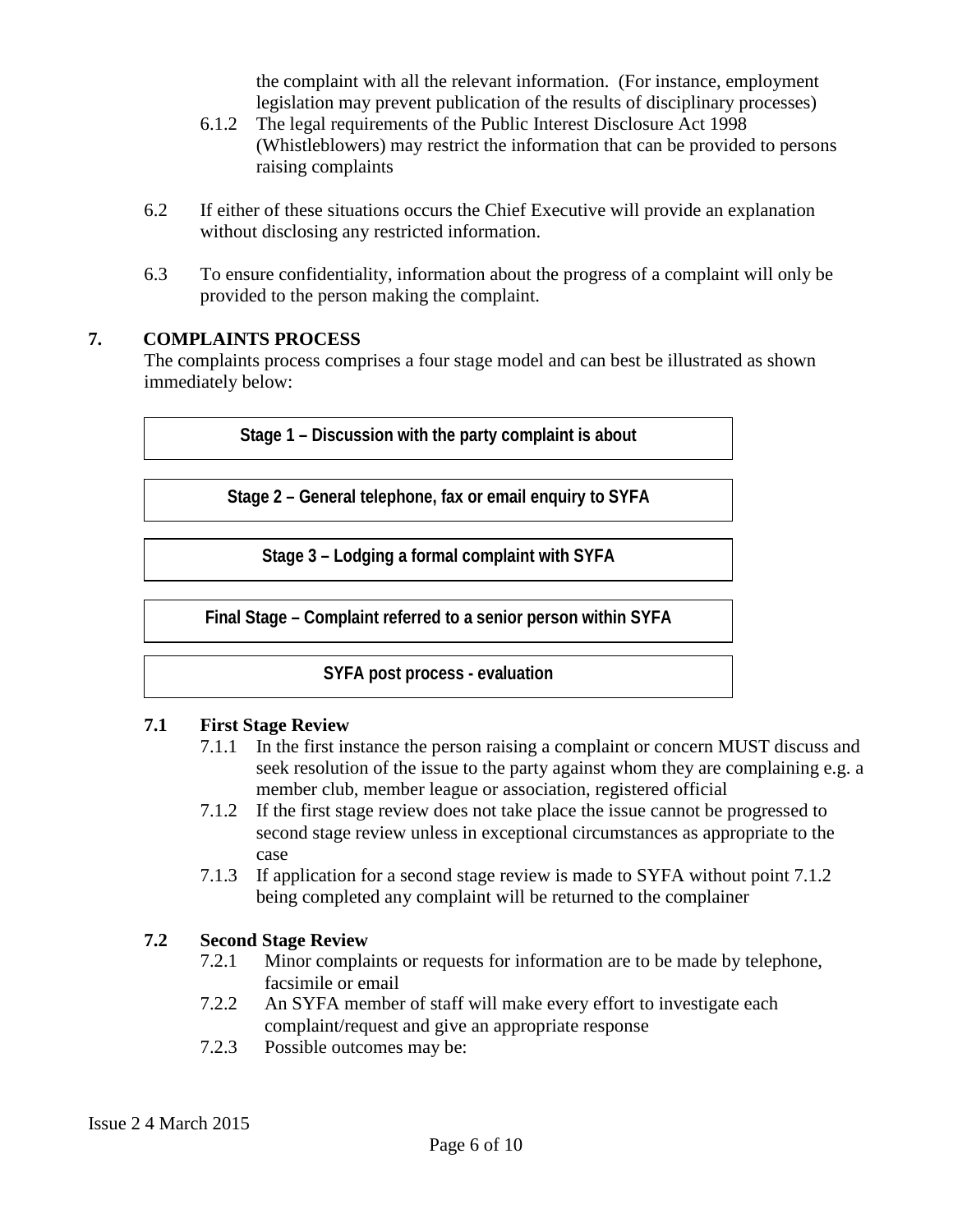- 7.2.3.1 Appropriate response supplied, person making the complaint/request is satisfied with the response so the complaint/request is considered as being resolved
- 7.2.3.2 Appropriate response supplied, person making the complaint/request is not satisfied with the response but accepts the response as factual so the complaint/request is considered as being resolved
- 7.2.3.3 Appropriate response supplied, person making the complaint/request is not satisfied with the response and wishes to escalate the issue by raising a formal complaint (*refer to point 7.2 lodging a formal complaint*)

# **7.3 Lodging a Formal Complaint**

- 7.3.1 Persons lodging a formal complaint must complete in writing and sign an SYFA Complaints Form
	- (*SYFA Complaint Forms are contained as an appendix to this document*).
	- 7.3.1.1 SYFA requires an explanation of the issue that has caused them to be dissatisfied
	- 7.3.1.2 A complaint should also contain an explanation of what the person making the complaint requires to be done to resolve the issue
- 7.3.2 Complaints should be sent to the Chief Executive in order to register them within the complaints management system
- 7.3.3 SYFA will send an acknowledgement by email quoting a complaint registration number. Including this number with any further correspondence will assist SYFA to progress the complaint

# **7.4 Third Stage Review**

- 7.4.1 An SYFA member of staff will be allocated to investigate each complaint, unless such a person is specifically mentioned in the complaint, in which case it will be referred to the SYFA Chief Executive
- 7.4.2 The SYFA member of staff allocated will endeavour to make every effort to investigate each complaint and give an appropriate response
- 7.4.3 All correspondence about complaints will be treated as confidential but may need to be shared with the person or group against whom the complaint is made. As part of the investigation correspondence will only be shared on a need to know basis
- 7.4.4 When the second reviewer has considered the detail of the complaint, the person raising the complaint will receive a written response detailing any proposed remedial action. This will be done within 28 days of the receipt of the original complaint and all investigation correspondence
- 7.4.5 If it is not possible to give a written response within 28 days, the Chief Executive will explain this in writing at the end of the 28 day period
- 7.4.6 Possible outcomes may be:
	- 7.4.6.1 Appropriate response supplied, person making the complaint is satisfied with the response so the complaint is considered as being resolved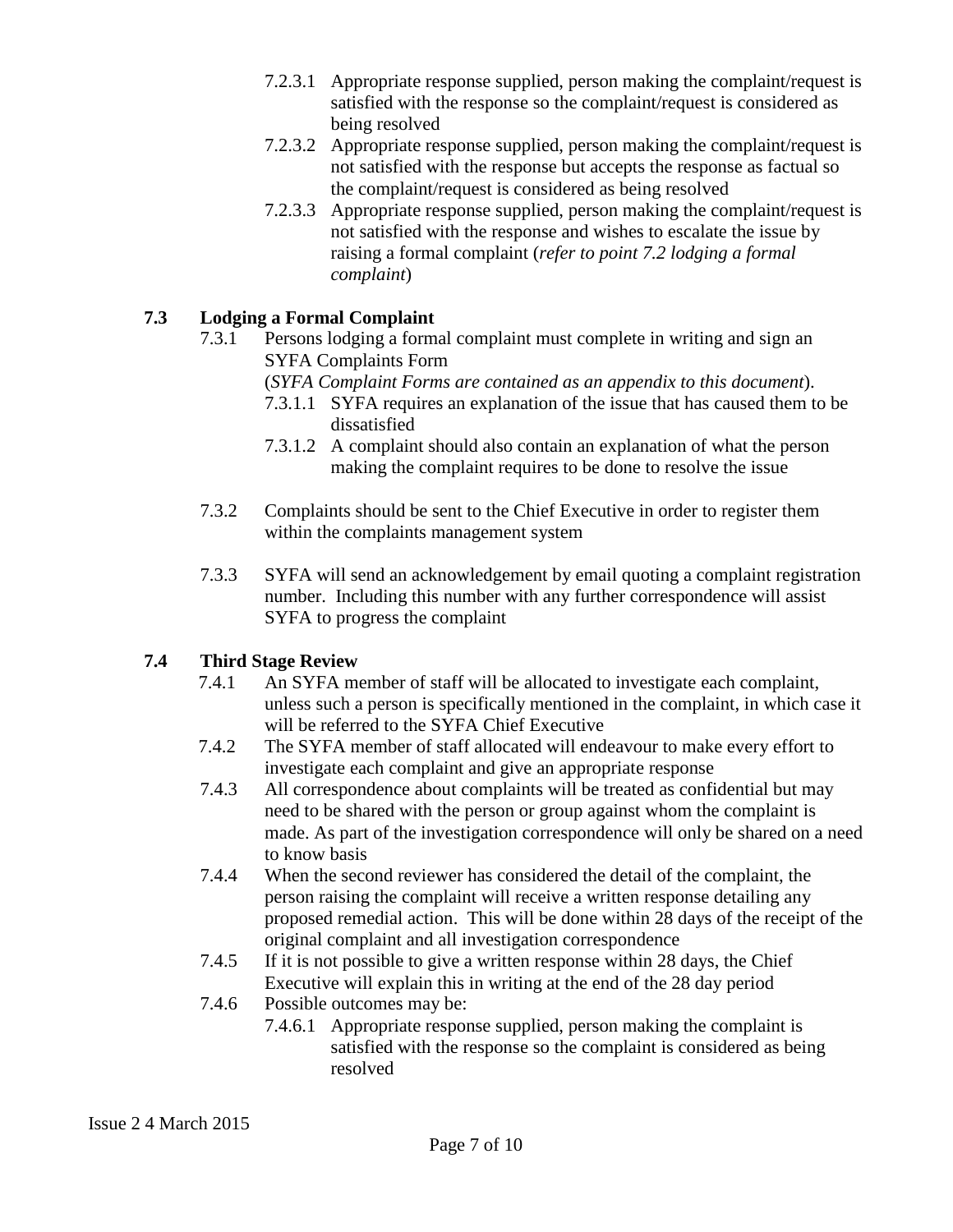- 7.4.6.2 Appropriate response supplied, person making the complaint is not satisfied with the response but accepts the response as factual so the complaint is considered as being resolved
- 7.4.6.3 Appropriate response supplied, person making the complaint is not satisfied with the response and wishes to escalate the complaint to a final stage review before a more senior person within SYFA
- 7.4.6.4 Appropriate response supplied, person making the complaint is not satisfied with the response and wishes to escalate the complaint to mediation before a more senior person within SYFA

# **7.5 Final Stage Review**

- 7.5.1 If a final stage review is requested, the matter will be referred to a more senior person within SYFA who will take a fresh and impartial look at the complaint. This may be the Chief Executive or an appropriate Director
- 7.5.2 The SYFA objective is to find a mutually satisfactory resolution to the complaint
- 7.5.3 Following the final stage review, the person raising the complaint will be provided with a final response from SYFA detailing any changes to the previously proposed remedial action
- 7.5.4 However, if the complainer is not satisfied with this review after SYFA has provided a final response then the complaint will be considered "deadlocked"
- 7.5.5 The final stage review response will be considered the final position of SYFA
- 7.5.6 However, under exceptional circumstances the final SYFA response may also indicate if, and how, the complaint can be progressed beyond the final stage review

# **8. MEDIATION**

8.1 Mediation is an informal process that complements SYFA's other formal procedures for dealing with issues. It is a process which is used to help improve working relationships between members, perhaps where there has been a misunderstanding or a disagreement.

Mediation seeks to provide an informal and speedy solution to conflict, and it **can be used at any point in the conflict cycle**. What the process offers is a safe and confidential space for participants to find their own answers.

Mediation is voluntary and completely confidential.

- 8.1.1 Mediation may be requested by SYFA or either party to a complaint
- 8.1.2 Mediation may be requested at any stage within the complaints management system
- 8.1.3 Mediation will be carried out in accordance with SYFA Mediation procedures
- 8.1.4 The SYFA objective is to find a mutually satisfactory resolution to any issues

# **9. COMPLAINTS RE THE COMPLAINTS PROCESS**

If an accusation is made that this complaints management system has not been followed, the matter can be raised for discussion at a meeting of the Board of Directors by writing to the SYFA Chairman C/o SYFA, Hampden Park, Glasgow, G42 9BF. The Board of Directors' meeting will not consider the substantive matter because this may invalidate the final stage review process, but may refer the whole matter back for a second stage review and ask for a report to make sure that the full procedure is followed.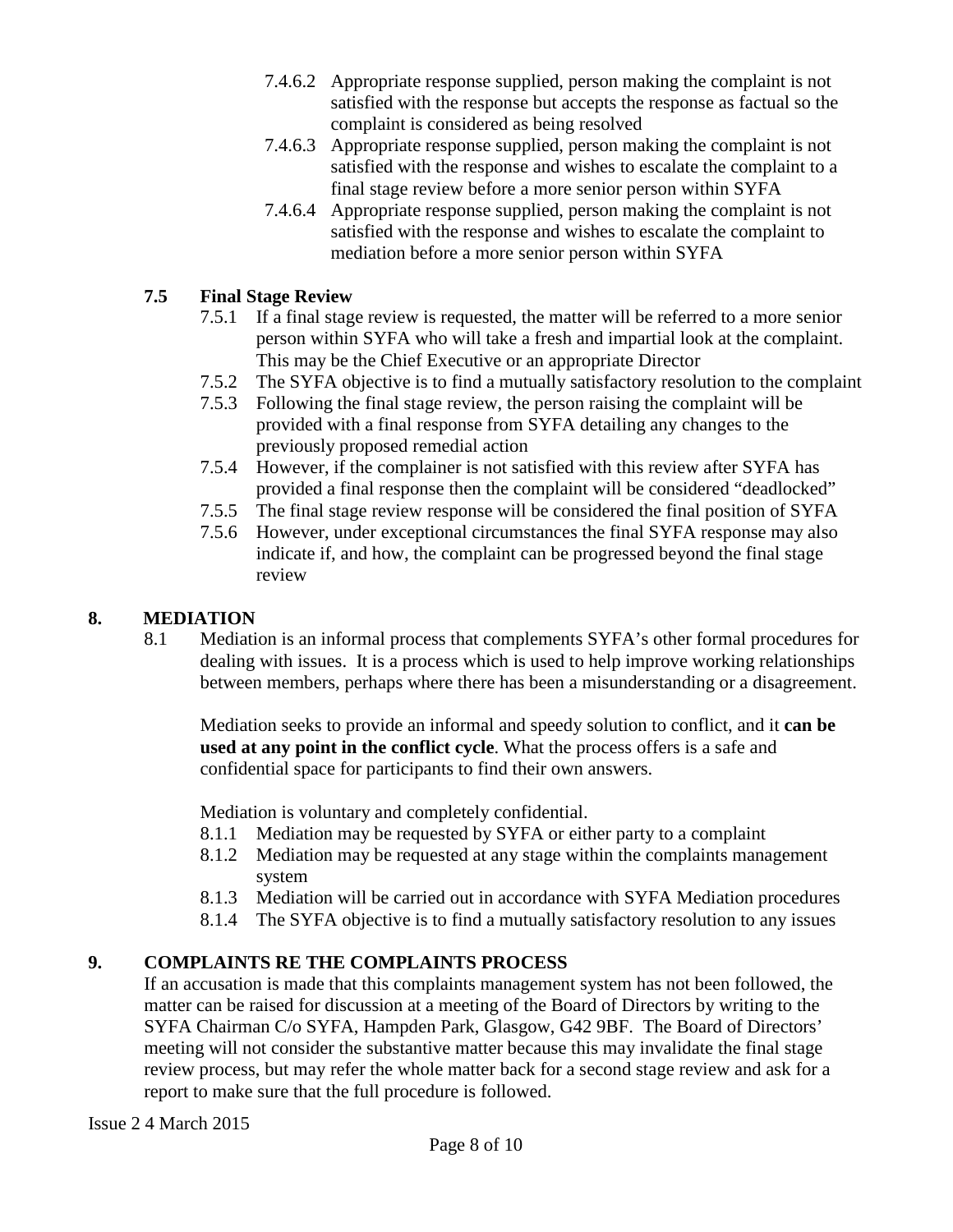## **10. WITHDRAWING A COMPLAINT**

If at any stage the person making the complaint wants to stop a complaint from being progressed, the person can do so in writing or email to the Chief Executive.

SYFA reserves the right to continue to investigate serious complaints in these circumstances.

#### **11. RESULTS OF COMPLAINTS**

The Board of Directors will receive a report at least once a year showing how many complaints have been received, the general nature of the problem and a list of remedial actions that have been taken. The Board of Directors may, at their discretion, require more frequent reports. A summary statement will be included on the SYFA web site and, at the discretion of the Board of Directors, published in the SYFA annual report.

## **12. CONTINUOUS IMPROVEMENT**

SYFA strives to be a learning organisation and will further develop quality improvement procedures, which will include information received from this process. SYFA would appreciate feedback from complainants about their experience of the SYFA's complaints procedure and may use this to improve the way complaints are managed in the future. Further information will be included in the annual review of this complaints management system.